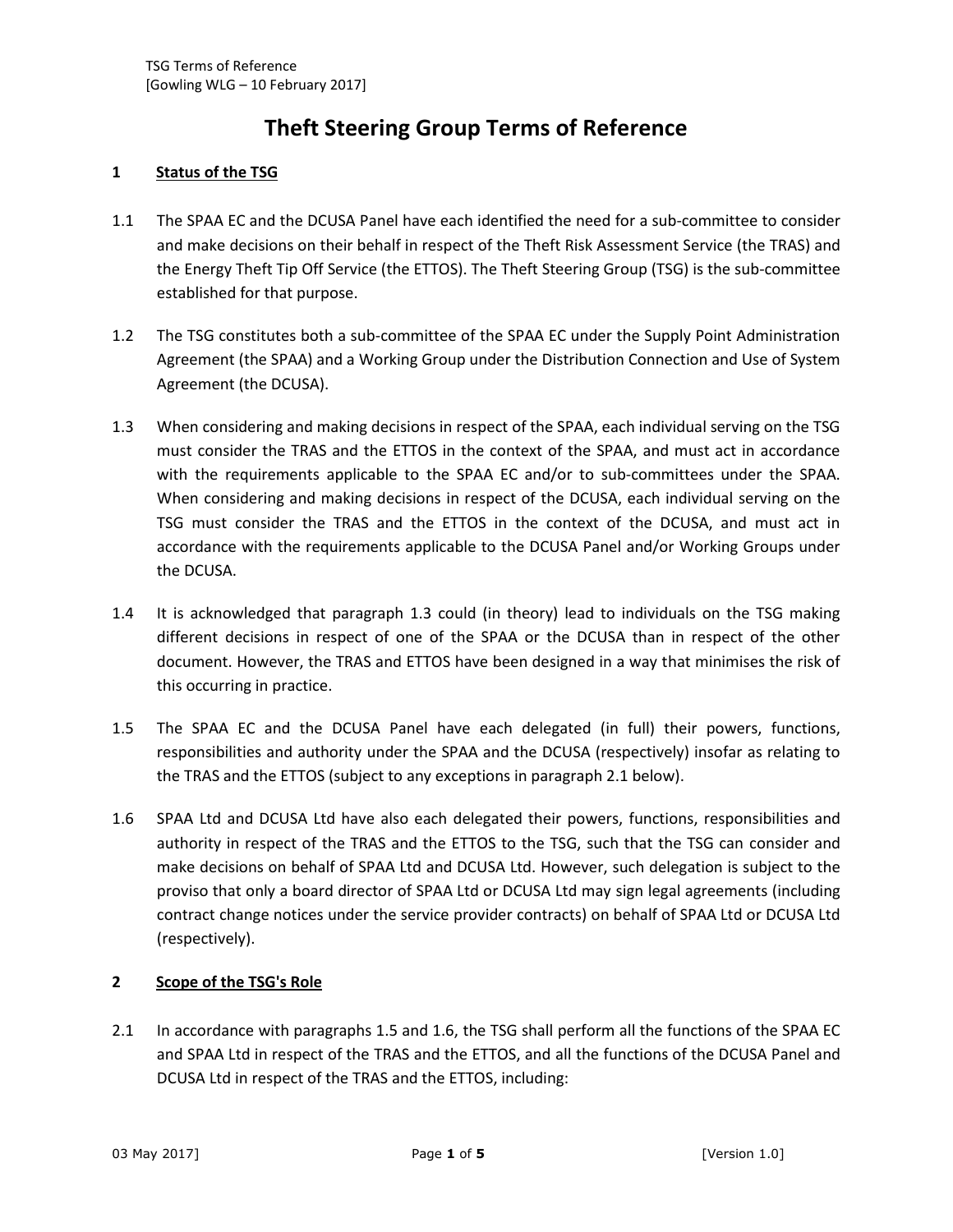- (a) changes to the TRAS or ETTOS service provider contracts;
- (b) operational issues concerning the TRAS or the ETTOS;
- (c) disputes concerning, and breaches of, the TRAS or ETTOS service provider contracts;
- (d) disputes concerning, and breaches of, the SPAA and/or the DCUSA in respect of the TRAS or the ETTOS (including payment of TRAS and ETTOS charges); except that the TSG shall not consider or decide whether an 'Event of Default' has occurred under the SPAA or the DCUSA in respect of any such alleged breach; and
- (e) reviewing operational reports from the TRAS and ETTOS service providers.
- 2.2 In respect of changes to the SPAA and/or the DCUSA which relate to the TRAS and/or the ETTOS, the TSG shall consult with industry parties where appropriate and comply with the change processes set out in the SPAA and the DCUSA.
- 2.3 The TSG will be supported by, and will receive recommendations from, the Theft Issues Group (TIG) and TRAS Expert Group (TEG). Where the TSG reject recommendations from the TIG and TEG, the TSG will give its rationale for doing so.
- 2.4 The TSG will have regard to the impact that any proposed changes will have on existing industry agreements or associated systems, and will consider the wider costs and benefits associated with proposed changes.
- 2.5 The TSG will carry out any other activity requested by the SPAA EC and/or the DCUSA Panel.

#### **3 Membership**

- 3.1 The TSG shall comprise of a minimum of two SPAA Ltd board directors and a minimum of two DCUSA Ltd board directors.
- 3.2 TSG members must treat information that they obtain in their capacity as members confidential, in accordance with the confidentiality provisions in clause 11.9 of the SPAA and clause 57 of the DCUSA.
- 3.3 A TSG member who ceases to be a SPAA Ltd or DCUSA Ltd board director (as applicable) shall automatically cease to be a TSG member.
- 3.4 There is no ability for TSG members to appoint alternates.

#### **4 Chair**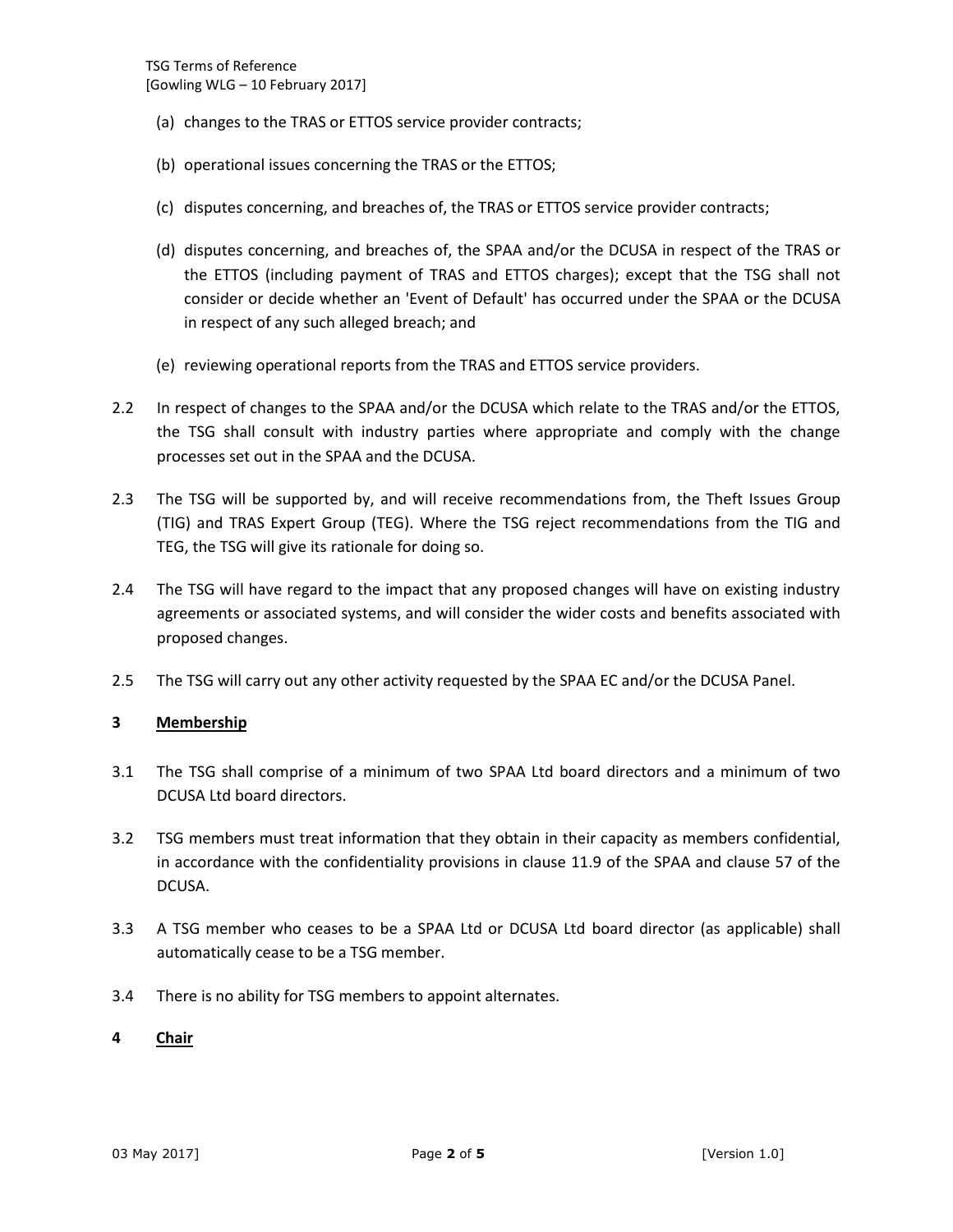- 4.1 The SPAA/DCUSA Secretariat will deliver the role of TSG Chair, as endorsed by the SPAA EC and DCUSA Panel.
- 4.2 The Chair's role is to:
	- (a) chair meetings;
	- (b) ensure adherence to the agenda;
	- (c) ensure discussion remains focussed; and
	- (d) facilitate decision making.
- 4.3 The Chair is not a member and does not have a vote.
- 4.4 The Chair will also be empowered to recommend the establishment of sub-groups to consider specific TRAS and/or ETTOS issues and/or change proposals where appropriate. However, subgroups will need to be approved by the TSG members. Furthermore, no formal decision making powers may be delegated by the TSG to those sub-groups.
- 4.5 If the Chair does not attend a meeting, one of the members attending the meeting shall act as Chair for that meeting.

## **5 Secretariat**

- 5.1 The TSG will be supported by the SPAA/DCUSA Secretariat who shall be responsible for:
	- (a) booking, convening and circulating notice of meetings;
	- (b) circulating the agenda for each meeting of the TSG at least 5 working days in advance of the meeting (or as far in advance as reasonably practicable in the case of emergency meetings);
	- (c) writing minutes in a style and level of detail specified by the TSG;
	- (d) circulating minutes, no later than 5 working days following the meeting and publishing on the website for TSG members to view.

## **6 Meetings, Decision Making and Quoracy**

- 6.1 The TSG will schedule meetings on a quarterly basis. Meetings will be hosted primarily by the Secretariat, or where possible by TSG members.
- 6.2 A minimum of five individual members will be required to attend each meeting to ensure that it is quorate, including at least 2 DCUSA Ltd board directors and at least 2 SPAA Ltd board directors.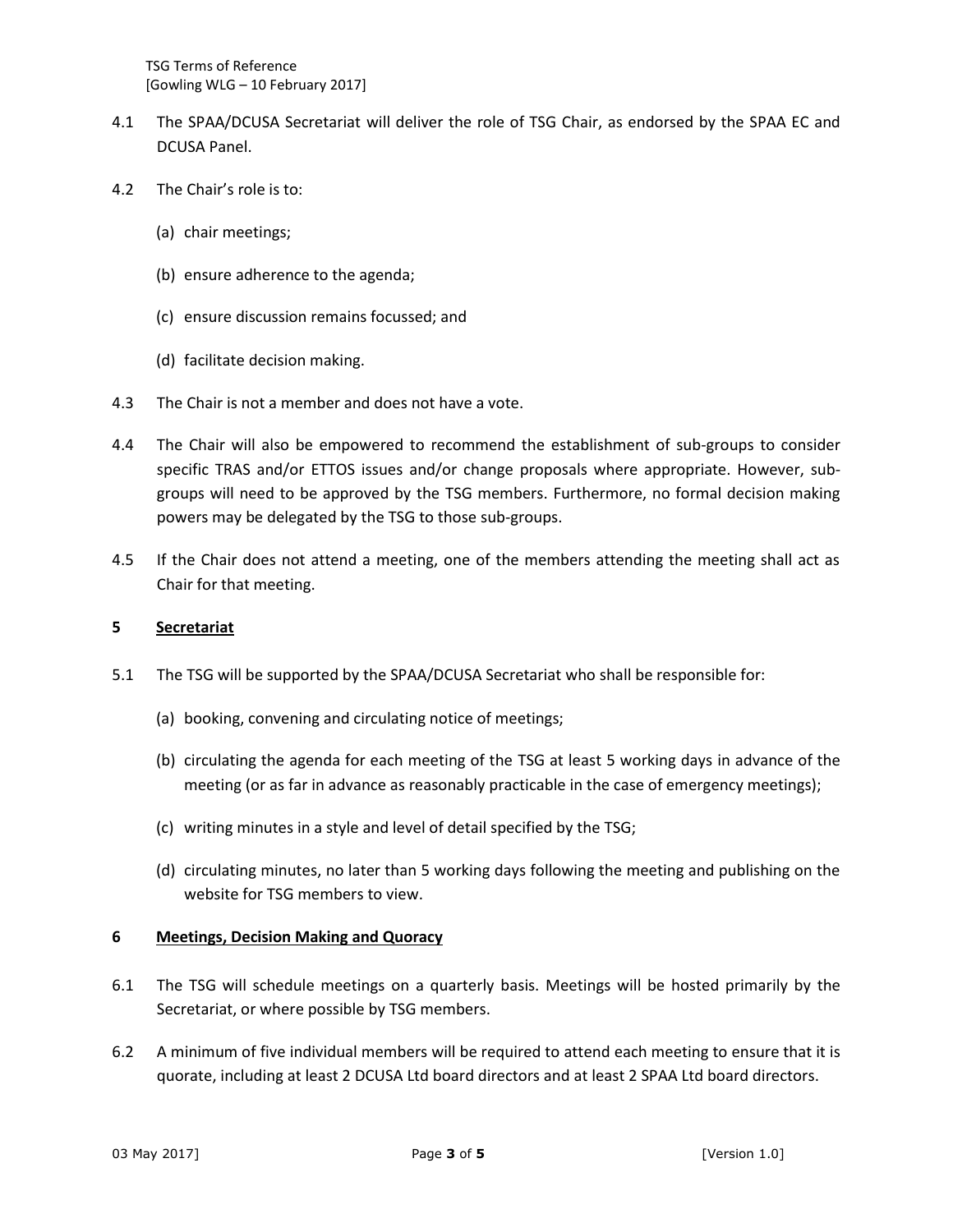- 6.3 Members can attend meetings by telephone or video conferencing facilities.
- 6.4 Meetings will ordinarily be scheduled on not less than 5 working days' notice but may be convened by the Chair on less notice in the case of emergency meetings where appropriate.
- 6.5 The Chair will be entitled to cancel any scheduled meeting of the TSG if the Chair considers there are insufficient items of importance for debate at the meeting to warrant holding it. However, if the Chair proposes cancelling a meeting and a TSG member promptly objects to such cancellation, then the meeting shall proceed as planned.
- 6.6 Each TSG member shall be entitled to attend, and to speak and vote at, every meeting of the TSG.
- 6.7 All decisions of the TSG shall be by resolution. In order for a resolution of the TSG to be passed at a meeting, a unanimous decision by TSG Members present at that meeting will be required, excluding members who choose to abstain.
- 6.8 A resolution in writing signed by or on behalf of all the TSG Members shall be as valid and effective as if it had been passed at a meeting of the TSG duly convened and held. Such a resolution may be signed in any number of counterparts.
- 6.9 Recommended solutions to issues may be agreed at the meeting. The recommendations may include, but are not limited to, changes to the TRAS or ETTOS operational services, ETTOS or TRAS contracts, or best practice guidance to SPAA/DCUSA parties.
- 6.10 Where sufficient members are not able to attend a particular meeting in order for it to be quorate, then the meeting will be cancelled and another meeting arranged when sufficient members can attend.
- 6.11 The Chair may invite non-members to attend and speak (but not vote) at all or part of a TSG meeting.

## **7 Reporting**

- 7.1 Minutes from the TSG meetings will be published on a secure area of the SPAA and DCUSA websites for TSG members to view.
- 7.2 The TSG reports directly to the SPAA EC/SPAA Ltd and the DCUSA Panel/DCUSA Ltd.

### **8 Funding**

8.1 The TSG will be responsible for the costs of secretariat services and ancillary charges such as teleconferencing charges. These costs will be shared on a 59/41 basis between DCUSA and SPAA respectively.